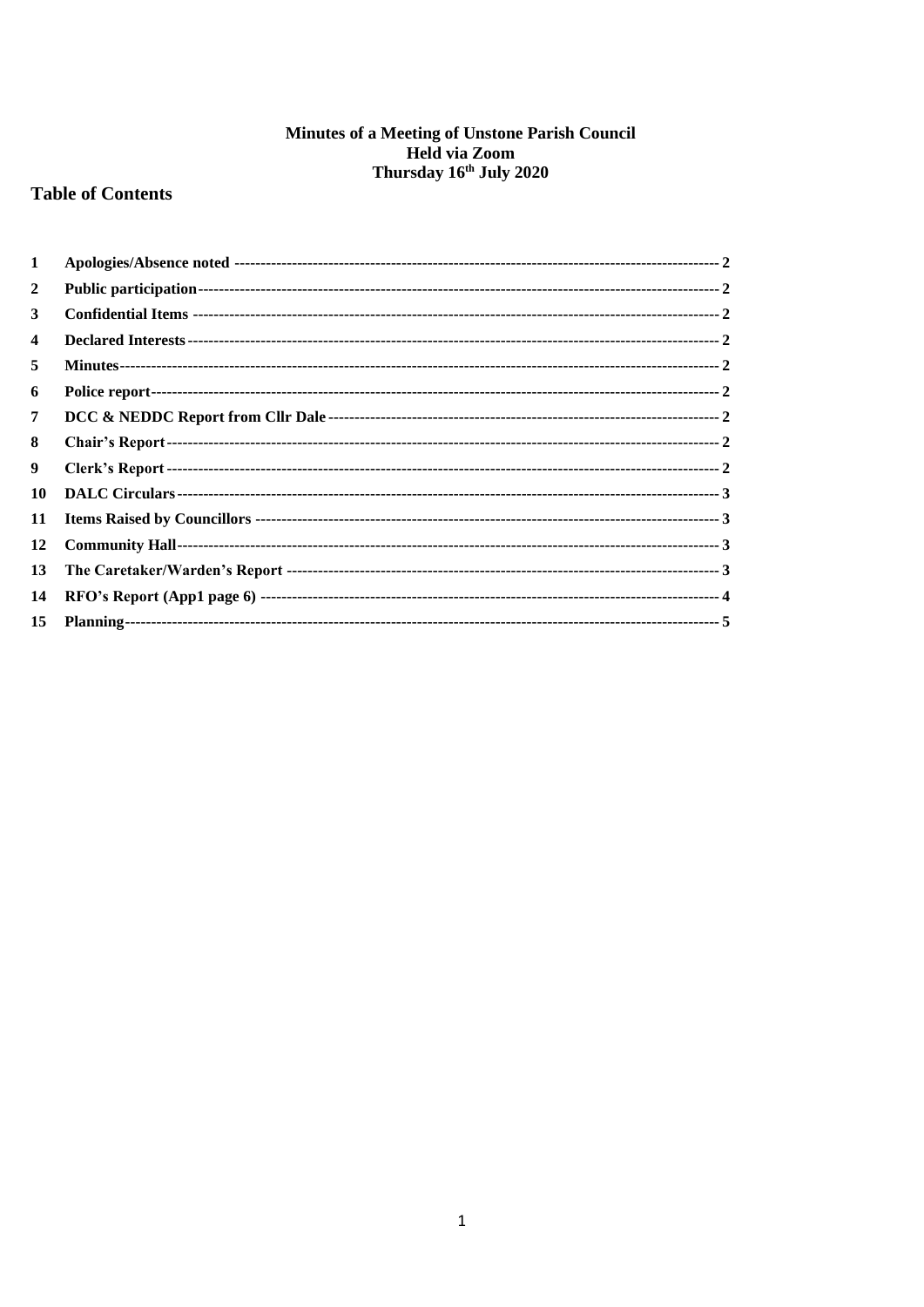## **Minutes of a Meeting of Unstone Parish Council Held at Moorland View Elderly People's Club, Apperknowle Thursday 16th July 2020**

| <b>Present:</b>      | Cllrs: Cllrs S Hopkinson (Chair), A Dale (DCC), J Hill, A Land, M Lilleyman, K Perkins T Rogers, R Smith &<br>V Tebbs                                                                                                           |  |  |  |  |  |
|----------------------|---------------------------------------------------------------------------------------------------------------------------------------------------------------------------------------------------------------------------------|--|--|--|--|--|
| In                   | J Clayton (Clerk) E Smith (RFO) and M Brown (Caretaker/Warden) and no members of the public.                                                                                                                                    |  |  |  |  |  |
| attendance:<br>44/20 | Absence noted- Cllr Elliott did not join the meeting.                                                                                                                                                                           |  |  |  |  |  |
| 45/20                | <b>Public participation</b> – no members of the public online.                                                                                                                                                                  |  |  |  |  |  |
| 46/20                | There were no confidential items on the Agenda                                                                                                                                                                                  |  |  |  |  |  |
| 47/20                | <b>Declared Interests</b> - Cllr Dale declared an interest in 54.1/20 Cemetery & 58.5/20 Planning and would not take<br>part in discussions on the matters.                                                                     |  |  |  |  |  |
| 48/20                | Minutes of the UPC meeting on Thursday 18 <sup>th</sup> June 2020 were accepted by all and signed by the Chair.<br><b>RESOLVED</b>                                                                                              |  |  |  |  |  |
| 49/20                | <b>Police Report:</b>                                                                                                                                                                                                           |  |  |  |  |  |
|                      | Police Report for Unstone June 2020:<br>ASB 14 - Due to lock down and Covid breaches<br>Violence against the person - 1<br>Drugs - 1<br><b>RESOLVED TO NOTE</b>                                                                 |  |  |  |  |  |
| 50/20                | DCC & NEDDC Cllr Dale reported:                                                                                                                                                                                                 |  |  |  |  |  |
| $\cdot$ 1            | DCC were currently working on detailed guidance regarding the partial reopening of libraries within the county<br>DCC plans were in place to resurface a 1 mile stretch of the A61 from Stubley Hollow to the Hyde Park area, a |  |  |  |  |  |
| $\cdot$ .2           | survey was being undertaken to assess if this area needed to be extended.<br>NEDDC had launched a shop local campaign and were currently waivering the usual business fees incurred for                                         |  |  |  |  |  |
| $\cdot$ 3            | licenses which allow eating and drinking outside.<br>NEDDC Cllr Dale reported that he was now the leader of the council, the Chair extended her congratulations.                                                                |  |  |  |  |  |
| $.4\,$               | <b>RESOLVED TO NOTE</b>                                                                                                                                                                                                         |  |  |  |  |  |
| 51/20                | The Clerk reported:                                                                                                                                                                                                             |  |  |  |  |  |

- .1 Climate Change Documentation had been circulated to Cllrs on 22nd June 2020. RESOLVED
- .2 Website compliance work was still ongoing work and will be reported in September, prior to the introduction of the new legislation. RESOLVED TO NOTE
- .3 Grit bin letters had been sent to the local residents, a resident in the Redhouse area had confirmed that they had made the original request to DCC. Cllr Dale will take the matter forward. RESOLVED
- 52/20 It was noted that DALC updates and all relevant correspondence had been circulated, copies were available from the Clerk. RESOLVED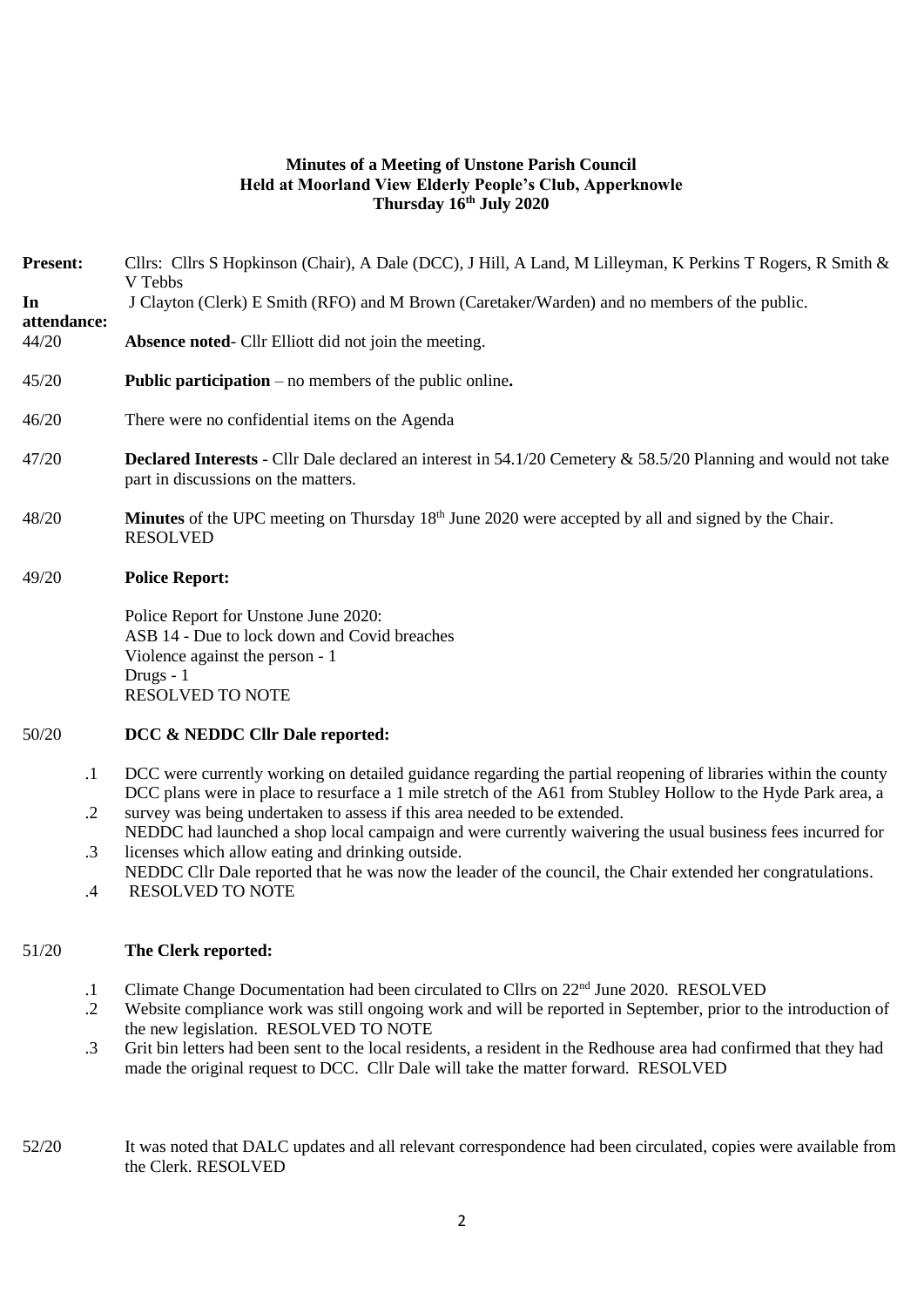- 53/20 .1 Cemetery Committee. The financial information had been received from DTC, shortly before the UPC meeting commenced. Cllrs asked for more time to fully consider the information and asked the Clerk to arrange an additional UPC meeting in August and request missing information for the last two years from DTC, Mr Fieldsend should also be informed of this. No nominations were made to fill the vacant committee position. RESOLVED
	- .2 Planning Training The Clerk reported that DALC were running a planning training course at the cost of £50, the course was now full but further training was being planned. Cllrs approved the funding for the forthcoming training. RESOLVED
	- .3 Unstone Schools Governor position Cllr Hill reported that she had resigned from this position, all paperwork had been amended. RESOLVED TO NOTE
	- .4 UPC Playground, The Clerk and Caretaker/Warden had carried a detailed risk assessment based upon the guidance material from NEDDC. All Cllrs aged to reopen the UPC playgrounds and asked that the necessary advice be placed on the website and within the playground areas. RESOLVED

#### 54/20 **Community Hall**

- .1 Reopening – Cllrs asked that a decision regarding the possible reopening of the Community Hall be deferred until August. The Clerk and Caretaker/Warden would finalise the Risk Assessment and forward to NEDDC in preparation. RESOLVED TO NOTE
- .2 The RFO reported that three quotation had been received for the replacement doors at the Hall, Cllrs chose the cheapest quote for £1,449 from Classic Windows. RESOLVED
- .3 The RFO had been in contact with Eden Washrooms, who confirmed that the charges for the past quarter would be waivered due. Paper towels for the toilet area had been requested for the toilet area and the towel roll would be removed in line with Covid guidance.
- .4 The new microwave had been installed in the kitchen area.

#### 55/20 **The Caretaker/Warden reported:**

- .1 Routine checks on all bins, grit bins, dog bins, bus stops benches had been carried out around the parish
- .2 Routine grass cutting, hedge cutting, weed control had been carried around the parish
- .3 Routine play area inspections and litter picks had been completed
- .4 The ride on mower has broken down, new parts and fitting comes to  $£125 + vat$ .
- .5 Painting in the hall had been carried out during the poor weather.
- .6 Currently liaising with NEDDC regarding the new site for the dog bin at Summerley and will be checking out the location ASAP.
- .7 An email had been received regarding the trees at St Johns. The trees had been assessed by the Warden and the previous report from the Tree Surgeon did not raise any issues. Cllrs did not feel that any remedial action was necessary at this time. RESOLVED
- .8 A wasp nest has been removed from the storeroom at the back of the hall.
- .9 Fly tipping on Ash Lane last week has been reported and removed by NEDDC.
- .10 The broken fencing at the football field has been temporarily repaired and NEDDC will be back to replace the whole section at a later date.
- .11 Cllr Rogers agreed to undertake the playground inspections on W/C  $27<sup>th</sup>$  of July &  $17<sup>th</sup>$  August. The Caretaker/Warden would liaise regarding training and equipment. RESOLVED
- .12 The work to replace the paving at the war memorial is due to commence within the coming week. RESOLVED TO NOTE

### 56/20 **The RFO's reported:**

- .1 The RFO's report had been circulated and was approved.
- .2 The Cheque /BAC's request for July - £  $£4,270.08$
- was unanimously approved along with the current income sheet and bank reconciliation.

.3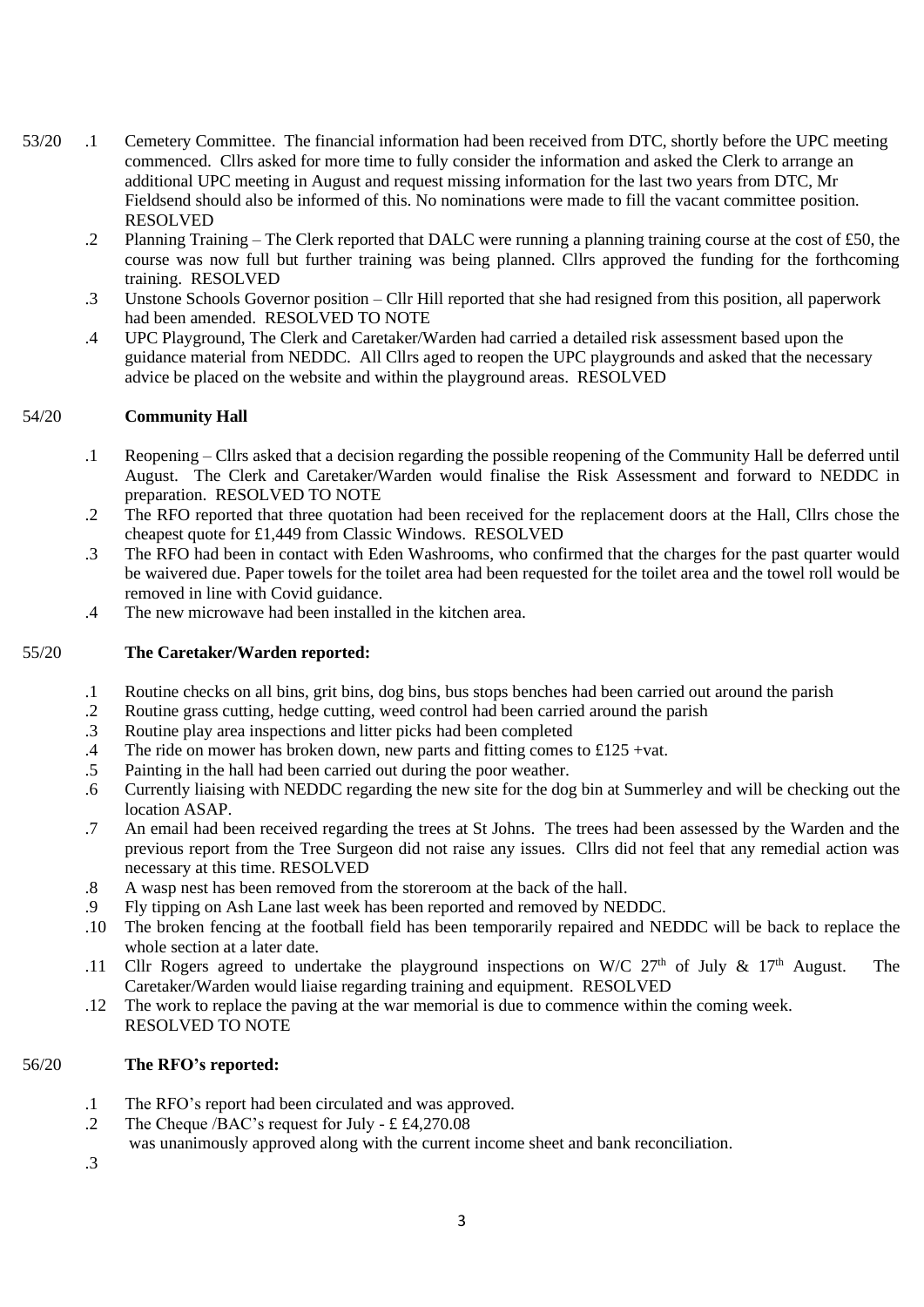Unadopted Road Apperknowle – The RFO reported that three quotations had been received for the works. Cllrs agreed to instruct Action Patch Planning to undertake the works as they had provided the cheapest quotation. RESOLVED

Sharman Playground Bench, quotations had been received for the bench, Cllrs agreed to purchase the bench from Go Plastics, as they had provided the cheapest quotation. RESOLVED

#### 57/20 **Planning Applications**

.4

- .1 20/00432/FLHPD | Application under the neighbour notification scheme for a single-storey rear extension | 10 Green Close Unstone Dronfield S18 4DU
- .2 20/00465/FLH | Erection of two storey side extension with car port utilising attic space, a single storey rear extension and a new detached garage and glass house | Haydene Lightwood Lane Middle Handley Sheffield
- .3 20/00411/FLH | single-storey rear extension with balcony and detached garage to side | Briars Westfield Lane Middle Handley Sheffield S21 5RY
- .4 20/00477/FL | Construction of Bungalow (revised scheme of 19/00982/FL) | 1 Barrack Road Apperknowle Dronfield S18 4AU
- .5 20/00536/TPO Proposal: Application to crown reduce by 2-3 metres 2no Copper Beech Trees (T19 and T20) and 1no Walnut Tree (T11) covered by NEDDC TPO 107 Address: Summerley Hall Summerley Lower Road Apperknowle Dronfield
- 58/20 No objections were raised regarding the above Planning Applications

#### 59/20 **Planning Decisions**

- .1 0/00208/FLH | First floor extension with balcony over existing dining room | Hillside View Back Lane Apperknowle Dronfield S18 4BU – Conditionally approved 18/06/20
- .2 20/00432/FLHPD | Application under the neighbour notification scheme for a single-storey rear extension | 10 Green Close Unstone Dronfield S18 4DU – Permitted Development 26/06/20

60/20 The above applications were noted

 $61/20$  The next meeting was confirmed at Thursday  $13<sup>th</sup>$  August 2020.

62/20 The meeting closed at 7.55pm

Page of 4 of 4 Chair's signature………………………………………………………………13th August 2020